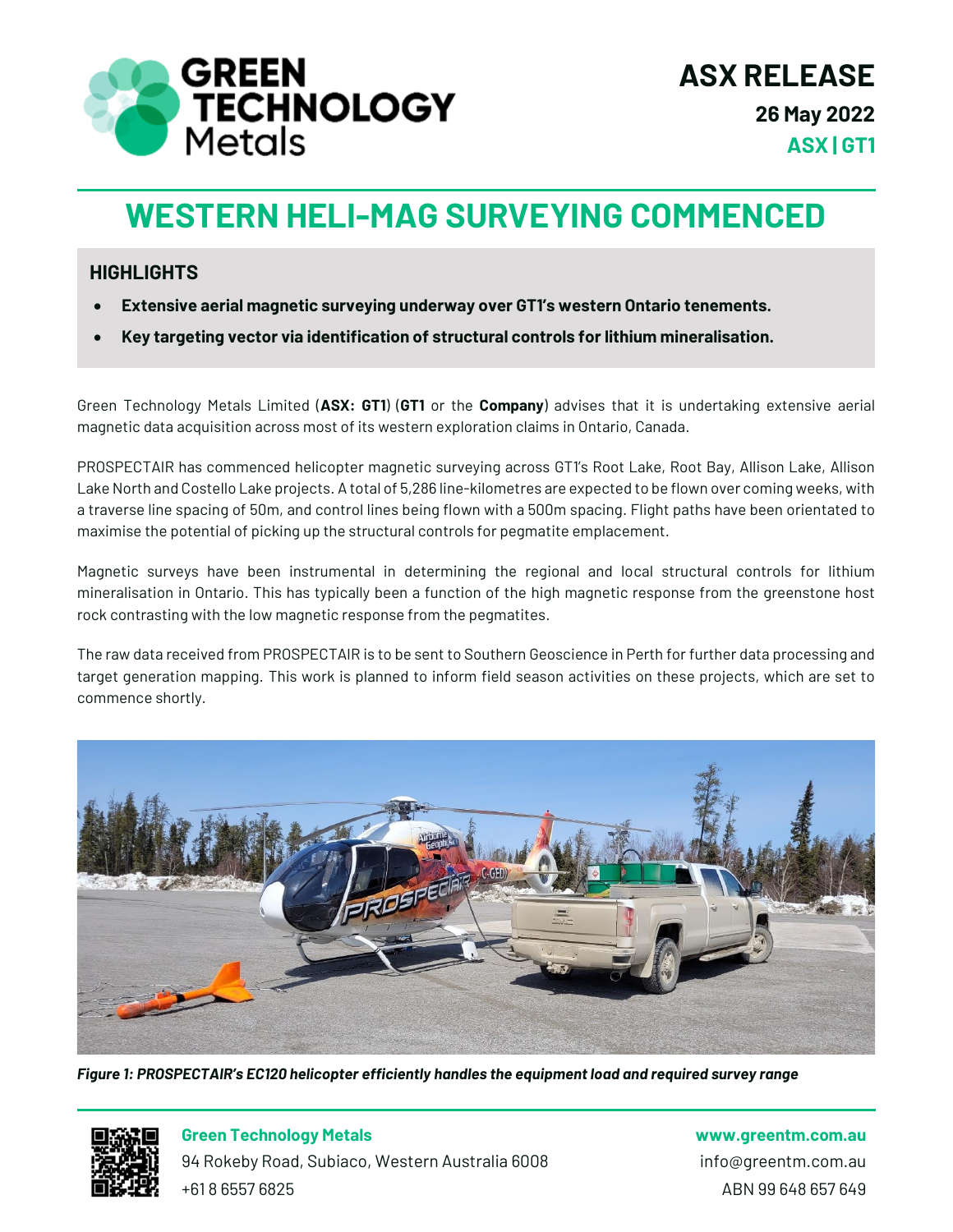



*Figure 2: GT1's Ontario lithium tenements (with key areas of planned heli-mag surveying circled/shaded in brown)*

*This ASX release has been approved for release by: Luke Cox, Chief Executive Officer*

#### **KEY CONTACTS**

**Investors Media** Luke Cox **Andrew Edge Chief Executive Officer Fivemark Partners** +61 8 6557 6825 +61 410 276 744

info@greentm.com.au andrew.edge@fivemark.com.au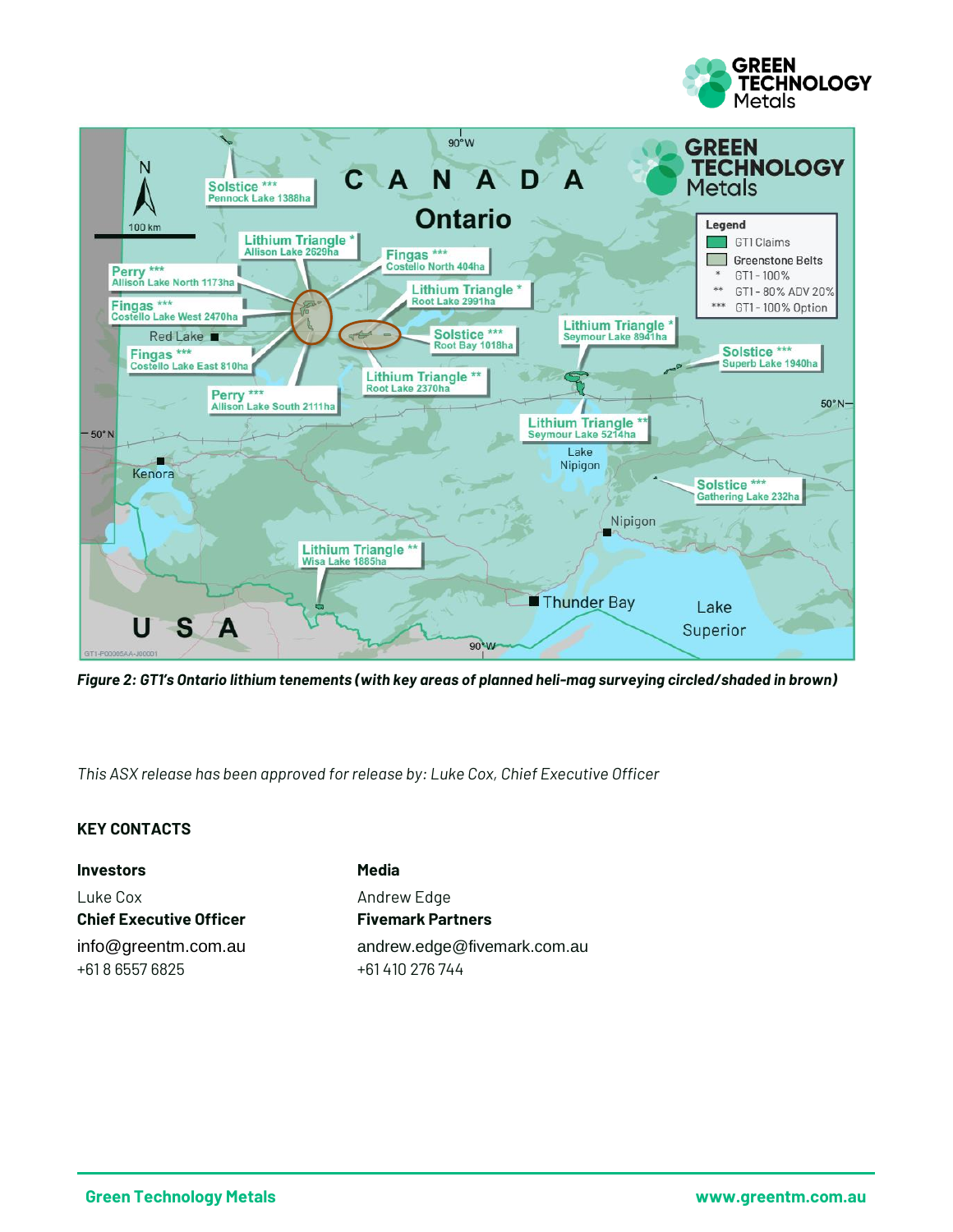

#### **Green Technology Metals (ASX:GT1)**

GT1 is a North American focussed lithium exploration and development business. The Company's Ontario Lithium Projects comprise high-grade, hard rock spodumene assets (Seymour, Root and Wisa) and lithium exploration claims (Allison and Solstice) located on highly prospective Archean Greenstone tenure in north-west Ontario, Canada.

All sites are proximate to excellent existing infrastructure (including hydro power generation and transmission facilities), readily accessible by road, and with nearby rail delivering transport optionality.

Seymour has an existing Mineral Resource estimate of 4.8 Mt @ 1.25% Li<sub>2</sub>O (comprised of 2.1 Mt at 1.29% Li<sub>2</sub>O Indicated and 2.7 Mt at 1.24% Li<sub>2</sub>O Inferred).<sup>1</sup> Accelerated, targeted exploration across all three projects delivers outstanding potential to grow resources rapidly and substantially.



The Company currently holds an 80% interest in the Ontario Lithium Projects (Seymour, Root and Wisa) under a joint venture with Ardiden Limited (ASX: ADV). Refer to the Company's Prospectus (see GT1 ASX release dated 8 November 2021) for further details.

*1. The information in this release that relates to Mineral Resources for the Ontario Lithium Projects was released in the Company's prospectus (see GT1 ASX release dated 8 November 2021). The Company confirms that it is not aware of any new information or data that materially affects the information in that release and that the material assumptions and technical parameters underpinning these exploration results and mineral resource estimates continue to apply and have not materially changed.*